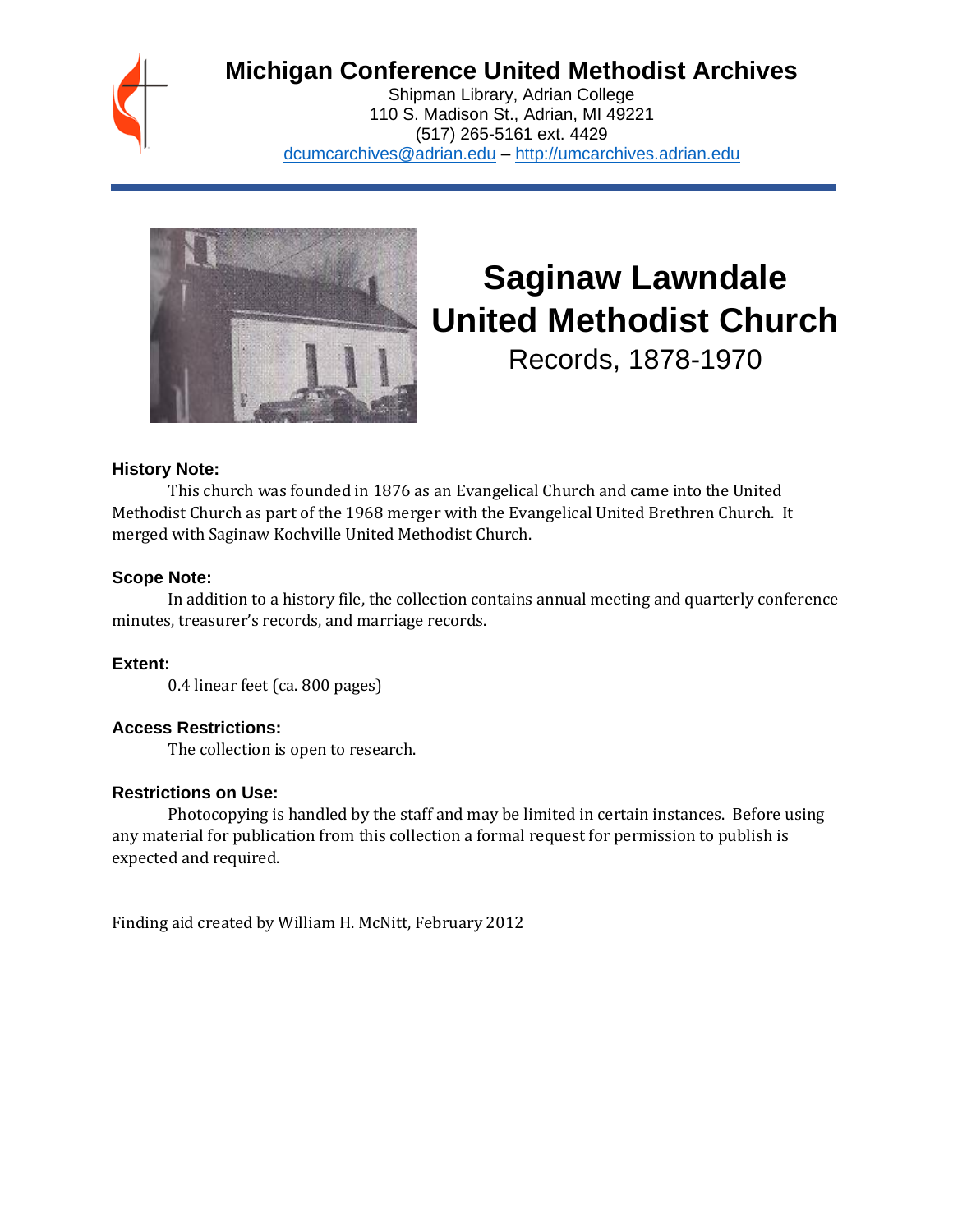#### **Appointments List**

- 1873-1874: To be supplied
- 1874-1976: John M. Fuchs
- 1876-1877: John M. Fuchs & Frederick Klump
- 1877-1880: Charles C. Staffeld
- 1878-1879: F.A. Clump
- 1880-1881: William F. Zander
- 1881-1882: Henry Schneider
- 1882-1885: Nicol Wunderlich
- 1885-1886: Daniel Heininger
- 1886-1889: Louis V. Soldan
- 1889-1890: Christian C. Weber
- 1890-1891: Edward Weiss
- 1891-1893: Christian Ude
- 1893-1895: Nicol Wunderlich
- 1895-1898: William F. Vogel
- 1898-1902: Jacob Hommel
- 1902-1904: Frederick W. Dill
- 1904-1905: William A. Bulgrin
- 1905-1908: Joseph A. Schweitzer
- 1908-1912[: Henry I. Voelker](http://umcarchives.adrian.edu/clergy/voelkerhi.php)
- 1912-1916: Carl Fredrick Gackeler/Gackler
- 1916-1919: Garfield H. Kellermann
- 1919-September 1920: Louis H. Hayes
- September 1920-1928: LeRoy Polmanteer
- 1928-1932: August R. Kuehn
- 1932-1936: William D. Hayes
- 1936-1944: Herbert Stressman
- 1944-1956: Russell J. Lautner
- 1956-1957: Mickey Schreffler
- 1957-1959: Jerry Dee Shackelford
- 1959-1969: E. Neil Sheridan
- 1969-1975: Sherman Lee Beird
- 1975-1977: Dalton Bishop